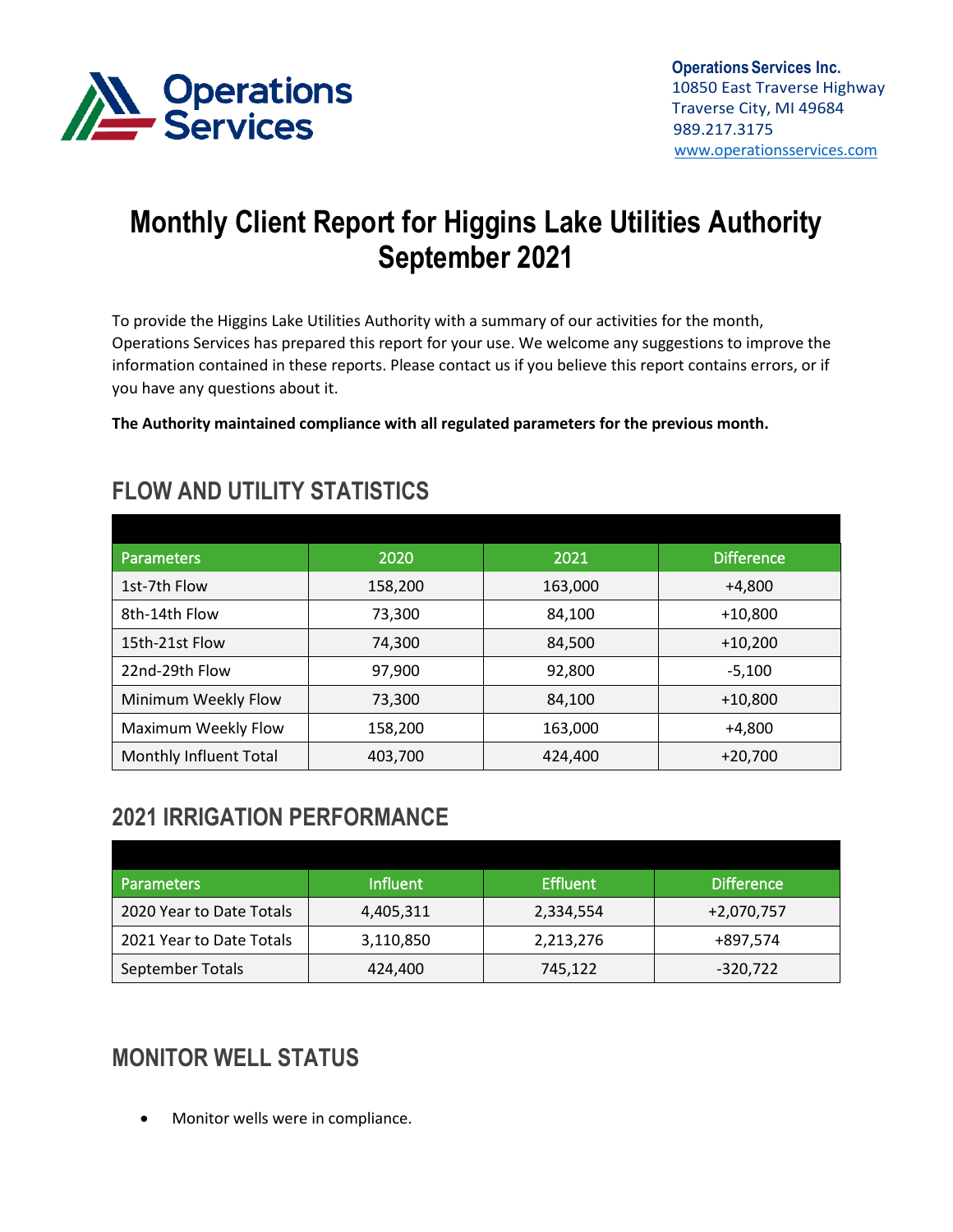### **MONTHLY E-ONE ACTIVITY SUMMARY**

- Operations Services received 1 E-One service request during September.
- 105 Gratiot Legion Dr. control panel issue
- There were 8 Miss Dig utility location requests during the month.

# **STRATEGIC PLANNING**

• 30 new pumps have been ordered to fill the needs of the duplexes affected by the brown out.

#### **MAINTENANCE**

- Weekly lagoon inspections completed.
- Aerators are in the ponds. Two in pond one and one in pond two.
- Sprinkler heads are working well. But don't cover the whole field.
- Prepping the plant for winter shutdown.
- The facility is discharging.
- The new discharge flow meters have been installed and calibrated.

#### Cummins Backup Generator

- Monthly and weekly inspection and maintenance completed.
- Wasp removal is an ongoing battle.

#### **CONSIDERATIONS**

- Small utility trailer for the removal of vegetation around the ponds.
- Send a letter explaining the brown out and the damage done.

### **OTHER NOTEWORTHY EVENTS OR ACTIVITIES**

- Fence repairs are ongoing. A few limbs were removed this month
- The field the farmer planted is coming in nice.

If you have any questions regarding this report, please feel free to contact Operations Services at 989.217.3175

Wade Trim Operations Services, Inc.

Theron Scharffe Operator / 231-622-3362